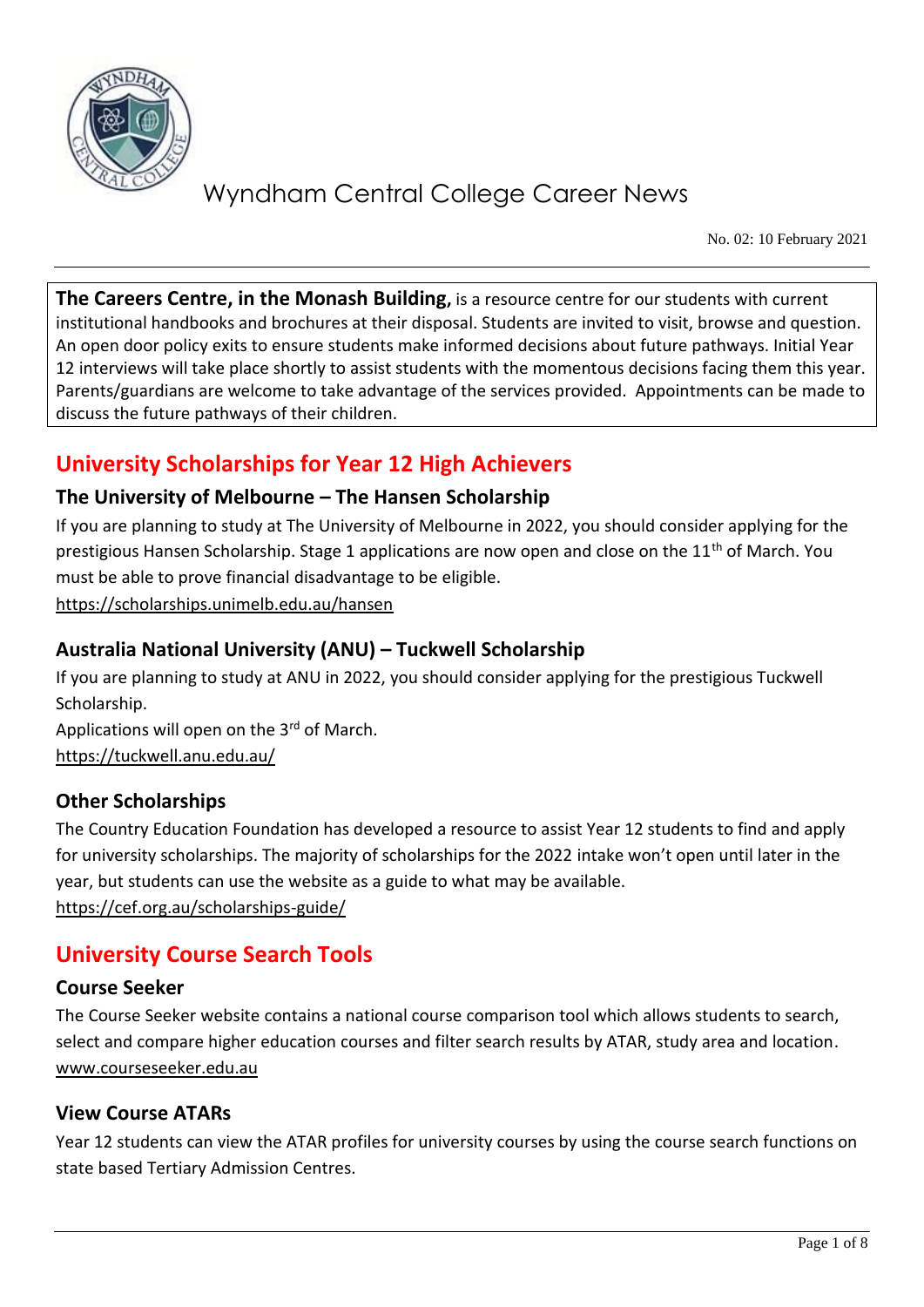

No. 02: 10 February 2021

Course ATARs can be used as a guide when planning for post school studies. It's important to note that as ATARs are based on the demand for a course, they may rise or fall for the 2022 intake. Students will be able to view the lowest ATAR and lowest Selection Rank (ATAR inclusive of equity and academic bonus points) to receive an offer.

Use the following websites to access the information

| Victoria             | www.vtac.edu.au  |
|----------------------|------------------|
| <b>NSW &amp; ACT</b> | www.uac.edu.au   |
| QLD                  | www.gtac.edu.au  |
| SA & NT              | www.satac.edu.au |
| WA                   | www.tisc.edu.au  |
| Tasmania             | www.utas.edu.au  |

## **Get Savvy About Your Finances**

Year13 has teamed up with Westpac and built FinLit, a financial literacy program that will equip you with the knowledge you'll need to navigate the world of money. If you've ever wondered how to save for a car or how to go about buying a house, or what superannuation is - you've come to the right place! Topics include:

### **Landing Your First Job**

- Types of work
- Getting paid the right wage
- Choosing a bank and guide to bank fees
- Using your bank account

#### **Taxes and Super**

- What is superannuation?
- Getting paid the right super
- The deal with taxes

### **Saving and Spending Your Cash**

- Saving your money
- Understanding interest
- Savings accounts

Program - <https://year13.com.au/>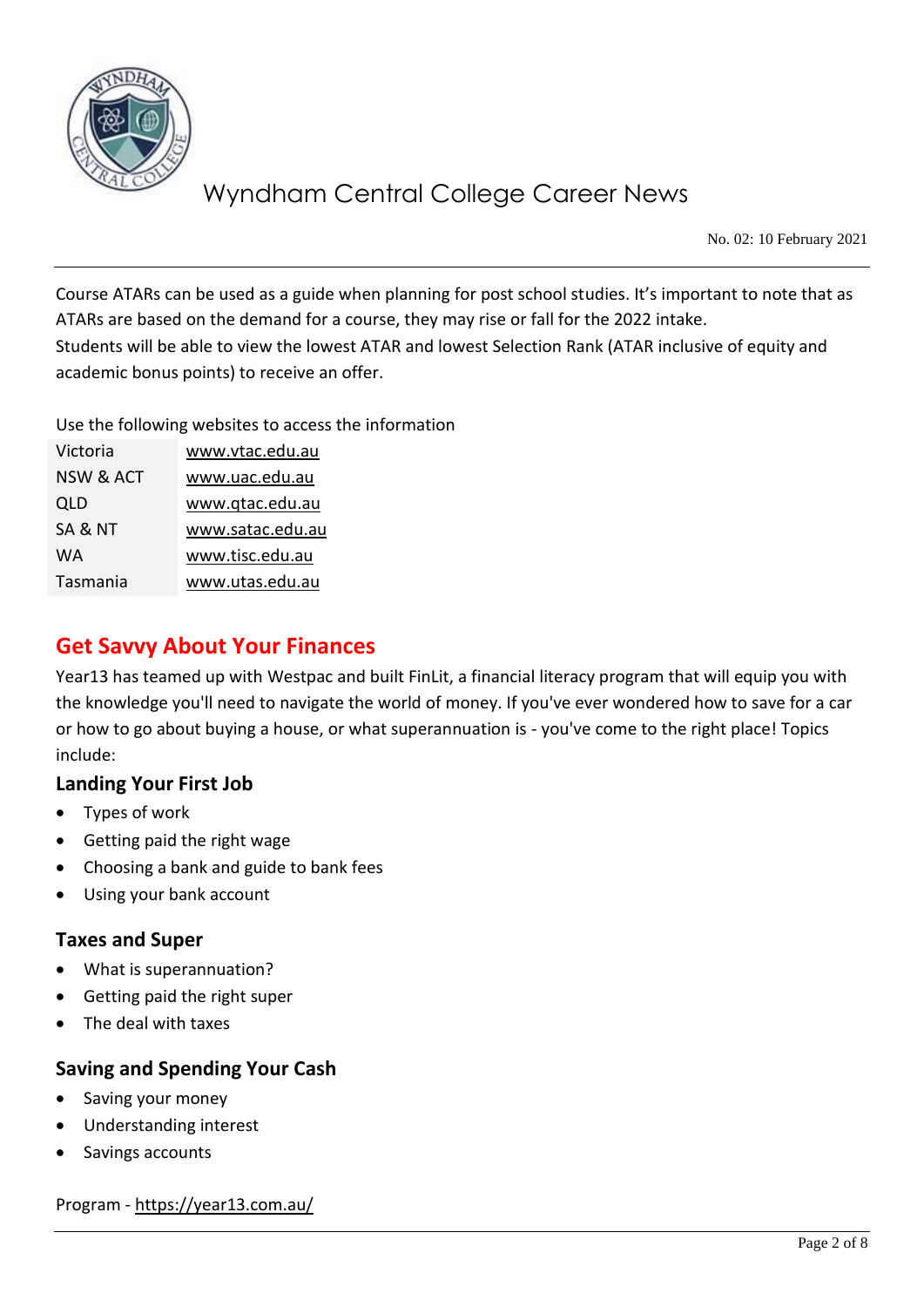

No. 02: 10 February 2021

## **Free Online Career Planning and Job Seeker Program**

The team at My Career Match have developed a free program for high school students that is broken into five key categories:

- Career planning
- Promoting yourself
- Getting a job
- Personal development
- **Wellness**

Students can choose which categories and lessons they would like to work through.

[www.blastoff.mycareermatch.com.au](http://www.blastoff.mycareermatch.com.au/)

## **Science at Monash University**

What is studying science at Monash University like? Monash has developed a series of videos to enable prospective students to hear from academics and learn about their stories and passions.

To access the clips, go to<http://bit.ly/1QBMmdw>

## **University Newsletters**

Stay up to date with future student news by subscribing to newsletters or bookmarking pages to browse future student information. The following are examples: University of Wollongong,<https://bit.ly/2MS8xmU> Victoria University<http://bit.ly/2ftWnzY> La Trobe University,<http://bit.ly/2f81p6N>

### **Overseas Student Exchange**

If you are interested in participating in an overseas exchange program or would like to find out more about becoming a host family, World Education Program (WEP) is running several online information seminars for prospective students. For information on the WEP and to RSVP for an information session, visit <https://wep.org.au/>

## **Hair and Beauty Courses**

#### **The Masters Institute of Creative Education**

The Institute offers students the opportunity to begin their careers in the dynamic and creative world of Hair, Beauty, Fashion, Fashion Design and Make-up with intensive hands-on practical training. For information on courses and to book a campus tour, go to<https://tmice.edu.au/>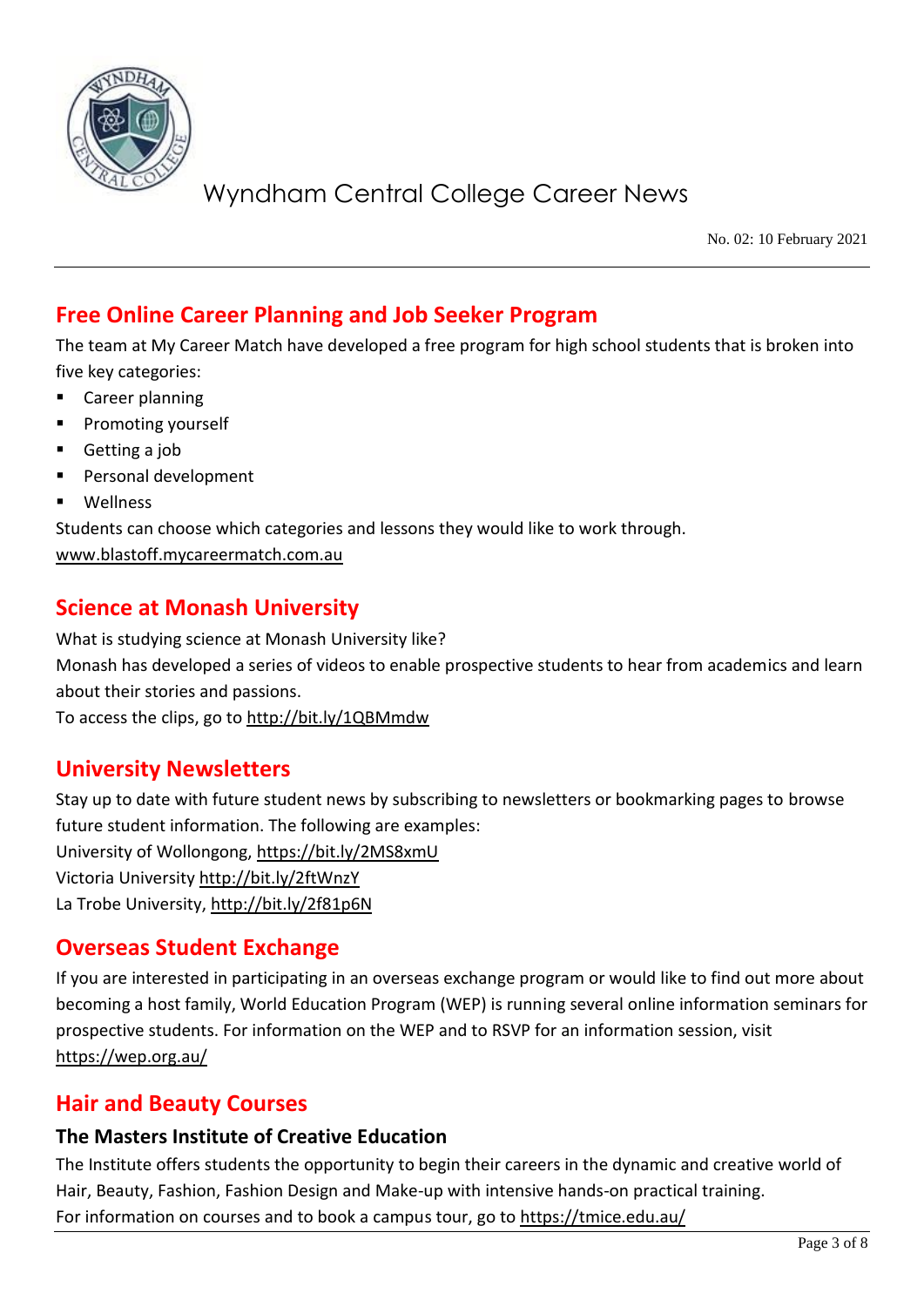

No. 02: 10 February 2021

## **Career Events**

One of the best ways to develop ideas for occupations and courses is to participate in career events. Check the Weekly Career News for upcoming events and also join the social media for any higher education provider or training institute you are currently interested in to ensure you are up to date with events.

The following are events you may be interested in.

### **Victoria University (VU)**

VU offers university and TAFE courses and has several campuses across the Melbourne area. The institute is running online information sessions for the following course areas during February, March and April:

- **Business**
- Tourism, Hospitality & Event Management
- Early Childhood Education
- Law, Criminology & Legal Services
- Creative Arts, Screen Media & Animation
- Building Design, Building Surveying, Construction Management, & Engineering
- Biomedical and Health Sciences
- Primary and Secondary Teaching
- Community Development, Social Work, Youth Work & Criminal Justice
- Information Technology
- Sport, Exercise Sciences & Outdoor Leadership
- **Nutrition**

For information and to RSVP for a session visit<https://study.vu.edu.au/ug-webinar-series>

### **Endeavour College of Natural Health**

The College is located at Melbourne and offers higher education courses in:

- Naturopathy
- Acupuncture
- Nutritional and Dietetic Medicine
- Myotherapy
- Complimentary Medicine
- Remedial Massage (Diploma)

The institute is running several online course information sessions for prospective students. For information and to RSVP, visit [www.endeavour.edu.au](http://www.endeavour.edu.au/)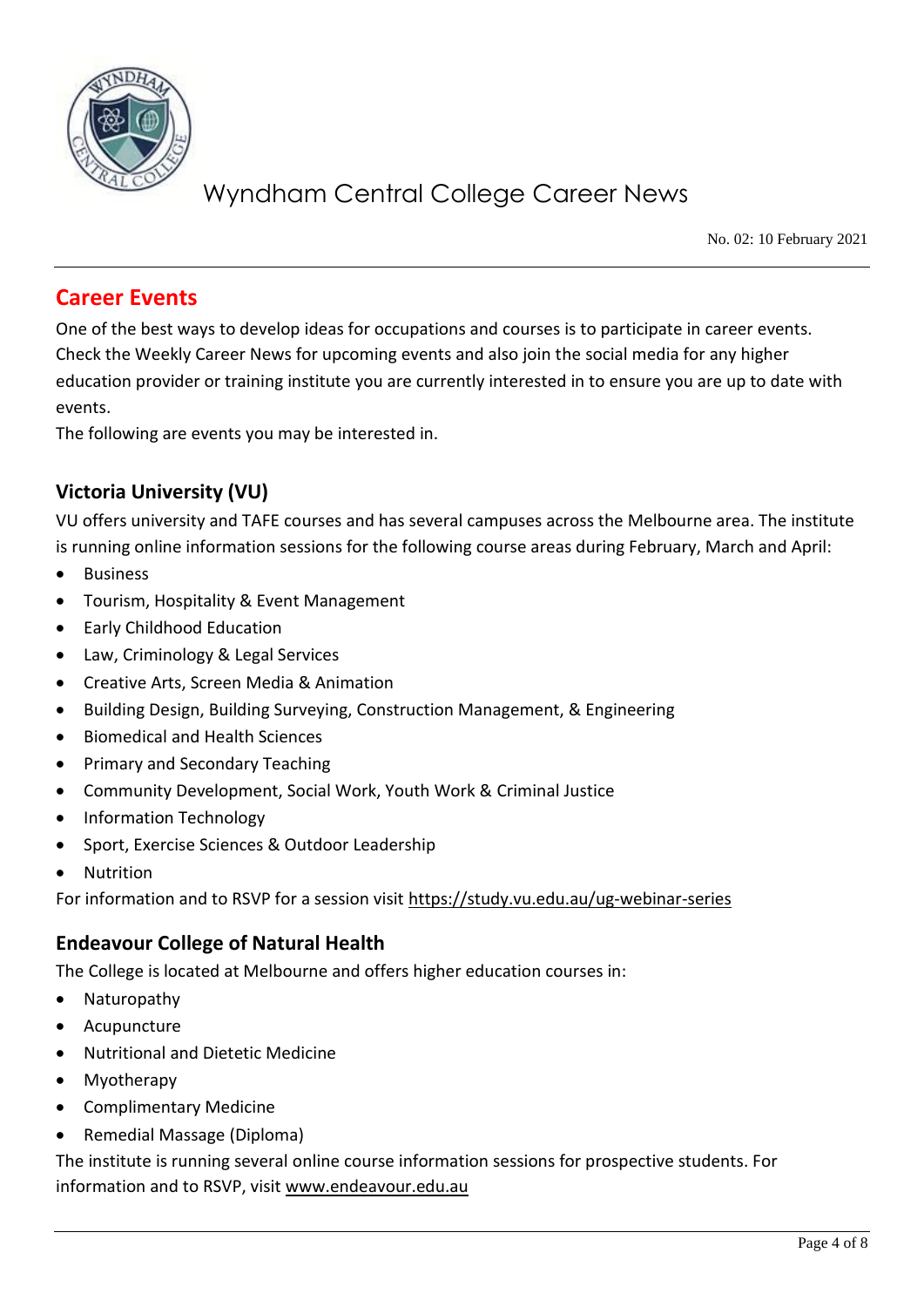

No. 02: 10 February 2021

### **Charles Sturt University**

Year 10 - 12 students are invited to participate in the Charles Sturt University Explore Day at the campus of their choice. Students will be able to explore two study areas through one-hour workshops. There are a huge range of workshops exploring courses such as veterinary science, equine science, agriculture, allied health, teaching, medical sciences, humanities, business etc. Parents are also able to attend.

Wagga Wagga, Tuesday 23 March Albury-Wodonga, Tuesday 30 March Information and RSVP: <https://study.csu.edu.au/life/events/explore-day>

#### **Space Careers**

A job in the space sector may seem out of reach, or only available to a select few who want to be an astronaut. But the good news is, there are many space jobs that draw on STEM skills and areas like software development, industrial design, and metal fabrication.

The Australian Space Agency aims to triple the size of the Australian space sector and create 20,000 more space jobs in Australia in the next 10 years. Careers With STEM are running a webinar for students interested in working in the space industry.

Wednesday 24 February, 12pm – 1pm Info & RSVP:<http://bit.ly/36XGPA9>

### **UCAT Preparation Sessions**

Year 12 students planning to study medicine or dentistry in 2022 may need to sit the University Clinical Aptitude Test (UCAT ANZ) in July 2021, [www.ucat.edu.au/ucat-anz](http://www.ucat.edu.au/ucat-anz) National Institute of Education is running an online UCAT information session on Monday 15 February between 6.30pm – 9pm, [www.nie.edu.au](http://www.nie.edu.au/)

#### **Medicine Information Session**

Charles Sturt University offers undergraduate medicine at the Orange, NSW campus in partnership with Western Sydney University. An online information session for prospective students will be held on Tuesday 4 May.

Book via<http://bit.ly/332bSrn>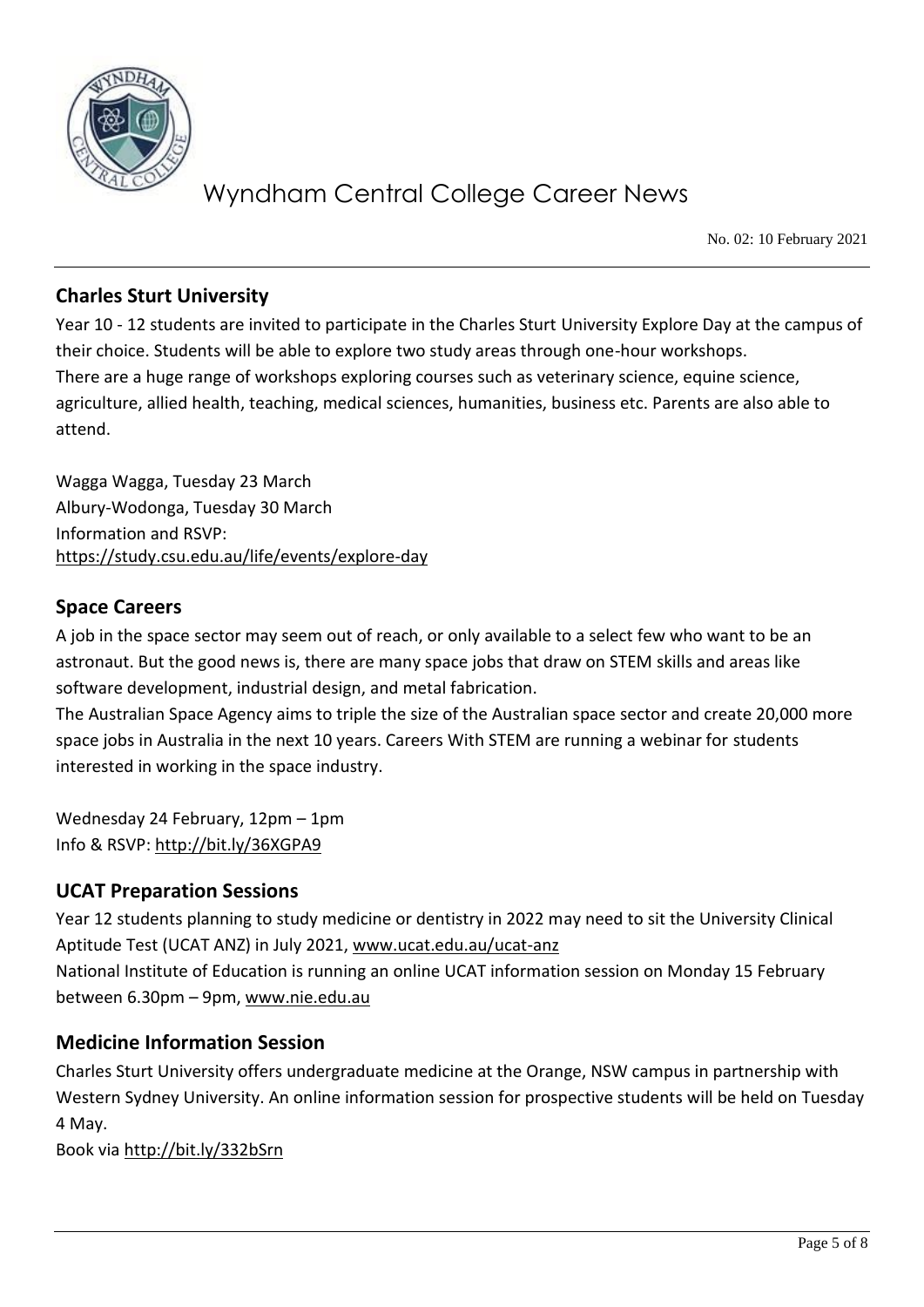

No. 02: 10 February 2021

## **Australian Defence Force**

#### **Work Experience**

Secondary students can apply to undertake work experience in the Army, Navy or Air Force. The following are examples of work experience opportunities that can be applied for.

It is important to note that work experience must be organised in partnership with your school and that students and their families are responsible for any costs associated with the work experience such as accommodation and transport.

#### **Air Force**

Air Force Familiarisation Camp East Sale, Victoria There are 2-night work experience programs running in March and April.

#### **Navy**

Navy Aviation Overview Nowra, NSW 29 – 31 March

For information and to apply for any of the above opportunities and to keep up to date with other future work experience options visit<https://defencecareers.nga.net.au/cp/>

#### **Career Events**

You can find out more about careers in the ADF through participating in a free information session. For a list of upcoming events and to RSVP, visit [www.defencejobs.gov.au/events](http://www.defencejobs.gov.au/events)

## **Recruitment**

If you are considering applying for any role in the Defence Force to start in 2021 or 2022, you should book a YOU (Your Options Unlimited) session early. This is the first step in the recruitment process. For information and to book the aptitude day, visit<http://bit.ly/2Tyn8Yp>

### **ADF Gap Year Program**

Year12 students will soon be able to apply for the ADF Gap Year program. Students will be able to spend an exciting 12-months in the Navy, Army or Air Force, and get paid for meaningful work while travelling around Australia, gaining skills for life, and making lifelong friends. For information visit:

[www.defencejobs.gov.au/](http://www.defencejobs.gov.au/students-and-education/gap-year) [students-and-education/gap-year](http://www.defencejobs.gov.au/students-and-education/gap-year)

## **Interested in a Career with the Victoria Police?**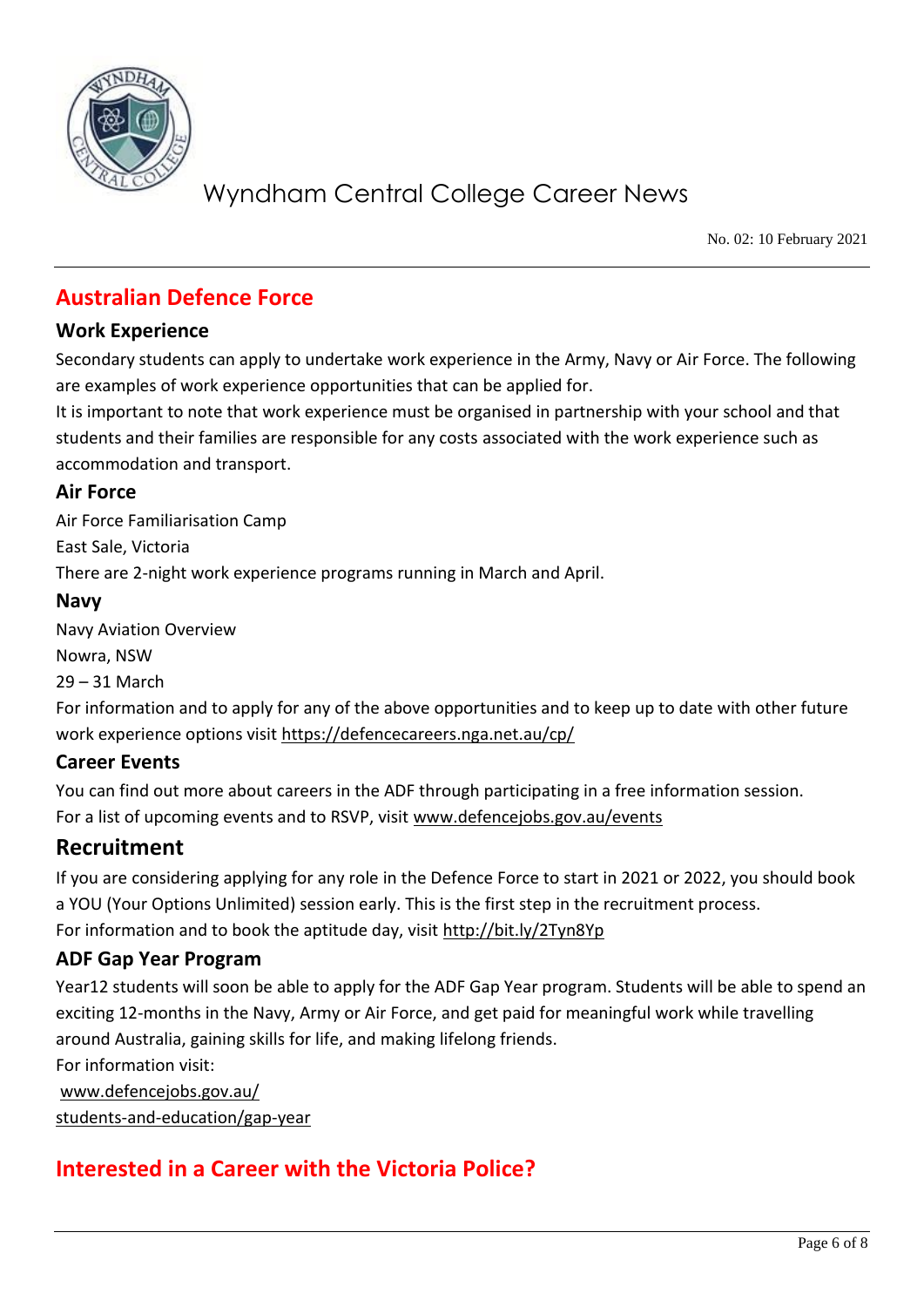

No. 02: 10 February 2021

Victoria Police has four different roles available for students who might be interested in pursuing a career in policing.

- Police Officer
- Protective Services Officer
- Police Custody Officer
- Victorian Public Servant

For a brief overview of each role and to watch recruitment videos, visit - <https://bit.ly/2N5vhUu>

#### **Experience and Attributes the Force is Looking For:**

Not every 18-year-old will be ready to apply but those who are gathering life experience whilst they are in high school will be more competitive throughout the recruitment process. For example:

#### **Employment in a Customer Service Role**

Provides exposure to people of all works of life and develops communication, teamwork and conflict resolution skills. For example, working at McDonalds one day a week.

#### **Volunteer experience**

Develops a sense of community-mindedness and communication skills. For example, working at the local surf lifesaving club or community centre.

#### **Sporting Club Experience**

Develops teamwork, communication and leadership skills, not to mention the healthy level of fitness that is a requirement of the role.

#### **Overseas Travel**

Provides exposure to other cultures, religions and languages and fosters a sense of independence and assertiveness.

For information on eligibility criteria and the recruitment process, visit the Victoria Police careers website, [www.police.vic.gov.au/careers](http://www.police.vic.gov.au/careers)

#### **Career Events**

To view upcoming recruitment information sessions, visit [www.police.vic.gov.au/police-information](http://www.police.vic.gov.au/police-information-sessions)[sessions](http://www.police.vic.gov.au/police-information-sessions)

## **My Health Career**

My Health Career is a fantastic website that has career resources such as information sheets and videos about careers in several health fields including physiotherapy, dentistry, optometry and occupational therapy etc.

[www.myhealthcareer.com.au](http://www.myhealthcareer.com.au/)